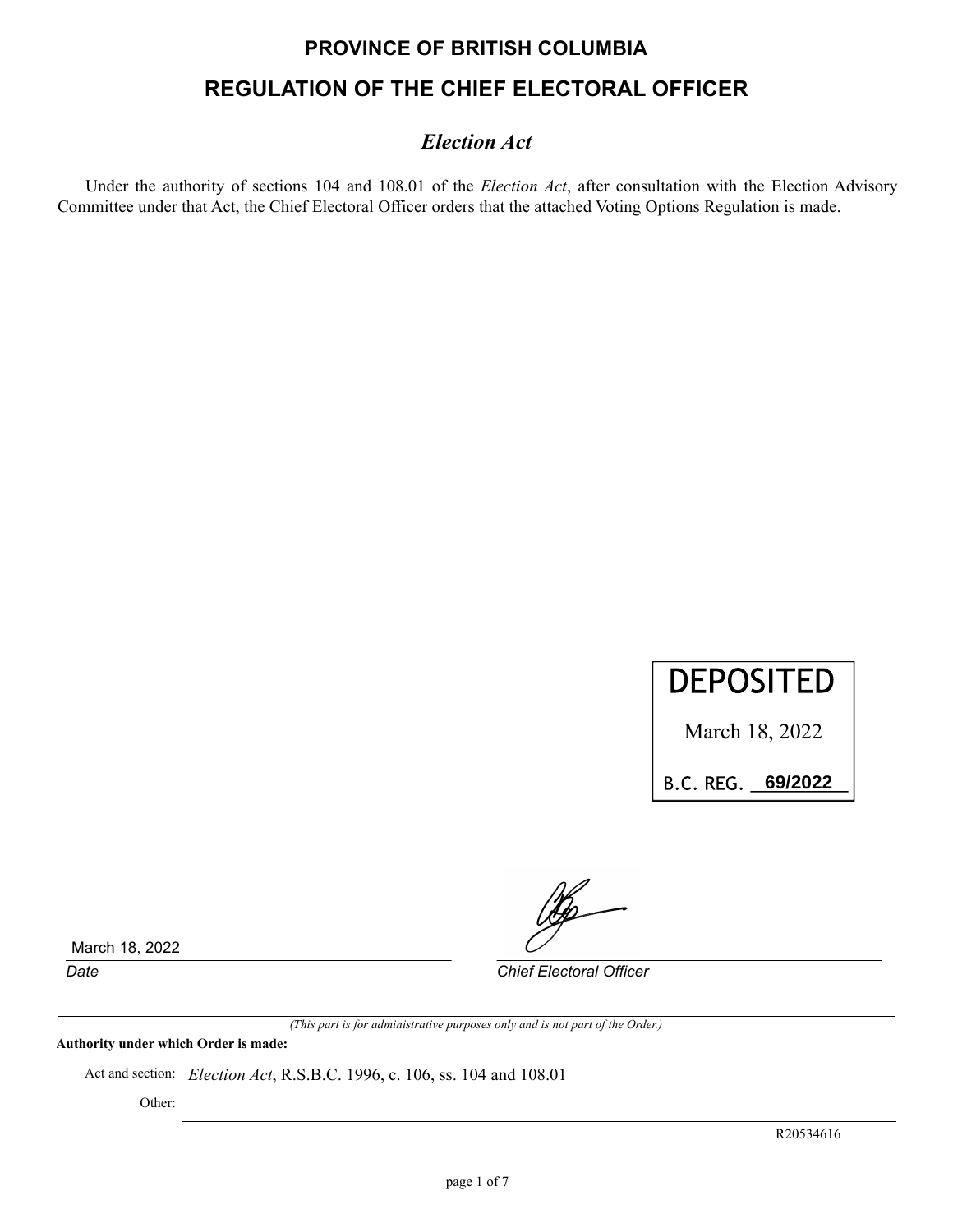# *Election Act*

# **VOTING OPTIONS REGULATION**

## *Contents*

- 1 Definitions
- 2 Procedures for voting at office of district electoral officer before ordinary ballots are available
- 3 Assisted telephone voting period
- 4 Procedures for assisted telephone voting
- 5 Procedures for individuals needing assistance during assisted telephone voting
- 6 Rules to maintain secrecy of ballot

#### **Definitions**

**1** In this regulation:

**"Act"** means the *Election Act*;

- **"Elections BC central telephone information service"** means the central telephone information service established for the purposes of section 79 of the Act;
- **"sorting envelope"** means an envelope
	- (a) into which a write-in ballot is placed during voting under section 104 of the Act at the office of a district electoral officer before ordinary ballots have been prepared, and
	- (b) on which the information described in section 2 (2) (b) is recorded;
- **"supervisory voting officer"** means an election official who performs the duty described in section 4 as a duty of the supervisory voting officer;
- **"telephone operator"** means an election official who performs the duties described in sections 4 and 5 as duties of the telephone operator;
- **"telephone voter number"** means a number that
	- (a) is assigned to an individual under section 4 for the purpose of ensuring the secrecy of the ballot while the individual votes using assisted telephone voting under section 108.01 of the Act, and
	- (b) cannot be used to identify the individual except by using an encryption technique;
- **"telephone voting officer 1"** means an election official who performs the duties described in section 4 as duties of the telephone voting officer 1;
- **"telephone voting officer 2"** means an election official who performs the duties described in section 4 as duties of the telephone voting officer 2.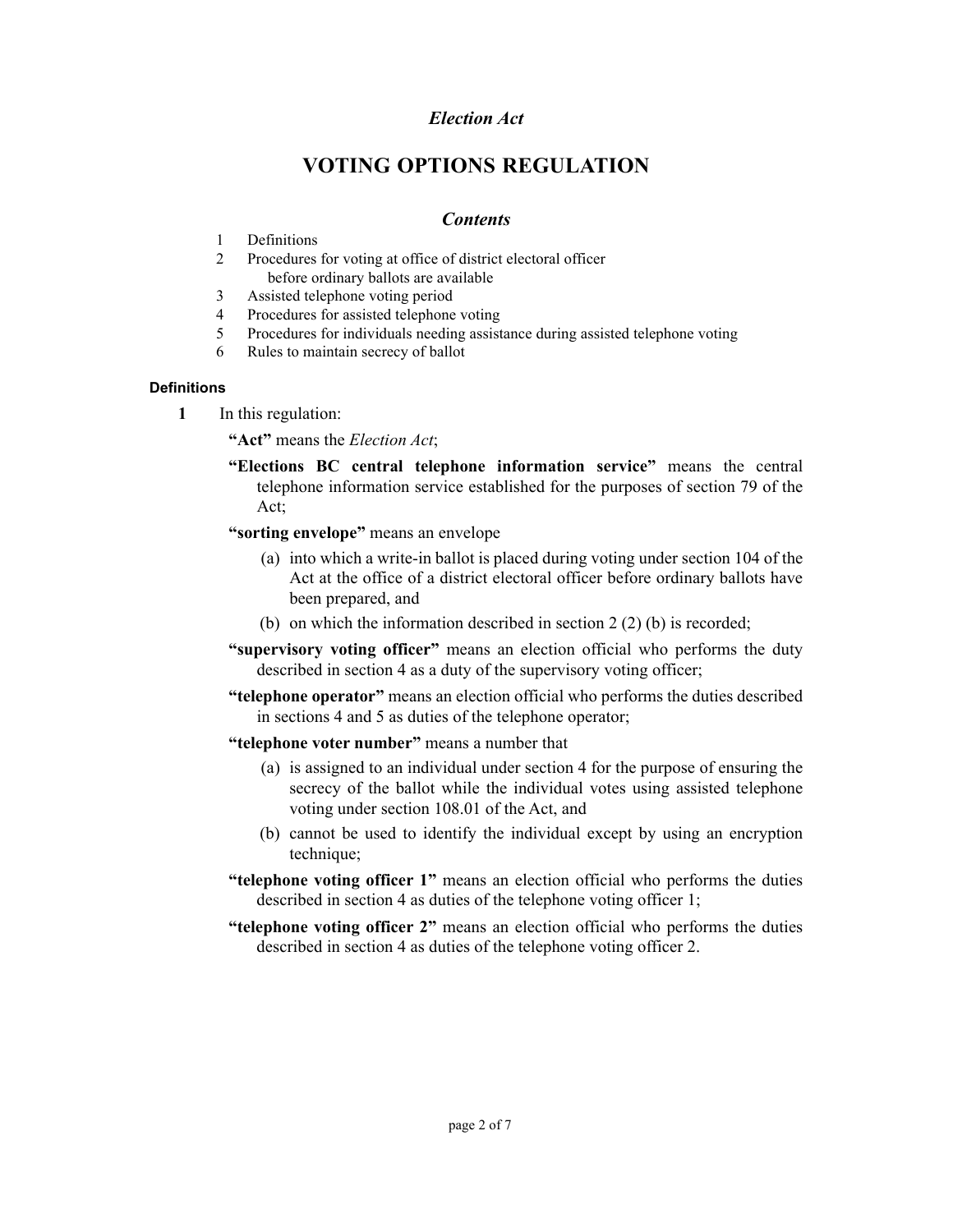## **Procedures for voting at office of district electoral officer before ordinary ballots are available**

- **2** (1) For the purpose of voting under section 104 of the Act at the office of a district electoral officer before ordinary ballots have been prepared, the election procedures set out in section 96 (3), (4) and (5) of the Act are modified as set out in this section.
	- (2) Once the requirements referred to in section 96 (2) of the Act have been met, the election official responsible must
		- (a) assign to the individual voting an identification number for the purpose of voting at the office of the district electoral officer,
		- (b) record the following information on a sorting envelope:
			- (i) the abbreviation representing the office of the district electoral officer;
			- (ii) the abbreviation representing the electoral district for which the individual is a voter;
			- (iii) the identification number referred to in paragraph (a),
		- (c) announce the name of the individual,
		- (d) initial a write-in ballot,
		- (e) hand to the individual the initialled ballot,
		- (f) if available, provide the individual with a list, in paper format, of candidates, indicating the names of the candidates for the electoral district for which the individual is a voter and, as applicable, the status of the candidates as representatives of specific registered political parties or as independent candidates, and
		- (g) provide the individual with directions for the following:
			- (i) how to refold the ballot to conceal any mark made on the ballot by the individual;
			- (ii) what to do with the ballot once the individual has marked the ballot.
	- (3) To vote after receiving a ballot, the individual must
		- (a) go directly to a voting screen provided,
		- (b) while the ballot is screened from observation, mark it in accordance with section 91 of the Act,
		- (c) refold the ballot as directed under subsection  $(2)$  (g) of this section,
		- (d) directly return the ballot to the election official responsible, who must do the following while ensuring that the voter's marks on the ballot remain concealed:
			- (i) confirm that the ballot is the one that was given to the individual by examining the initials on the ballot;
			- (ii) place the ballot in the sorting envelope referred to in subsection  $(2)$  (b);
			- (iii) seal the sorting envelope, and
		- (e) at the voter's choice, either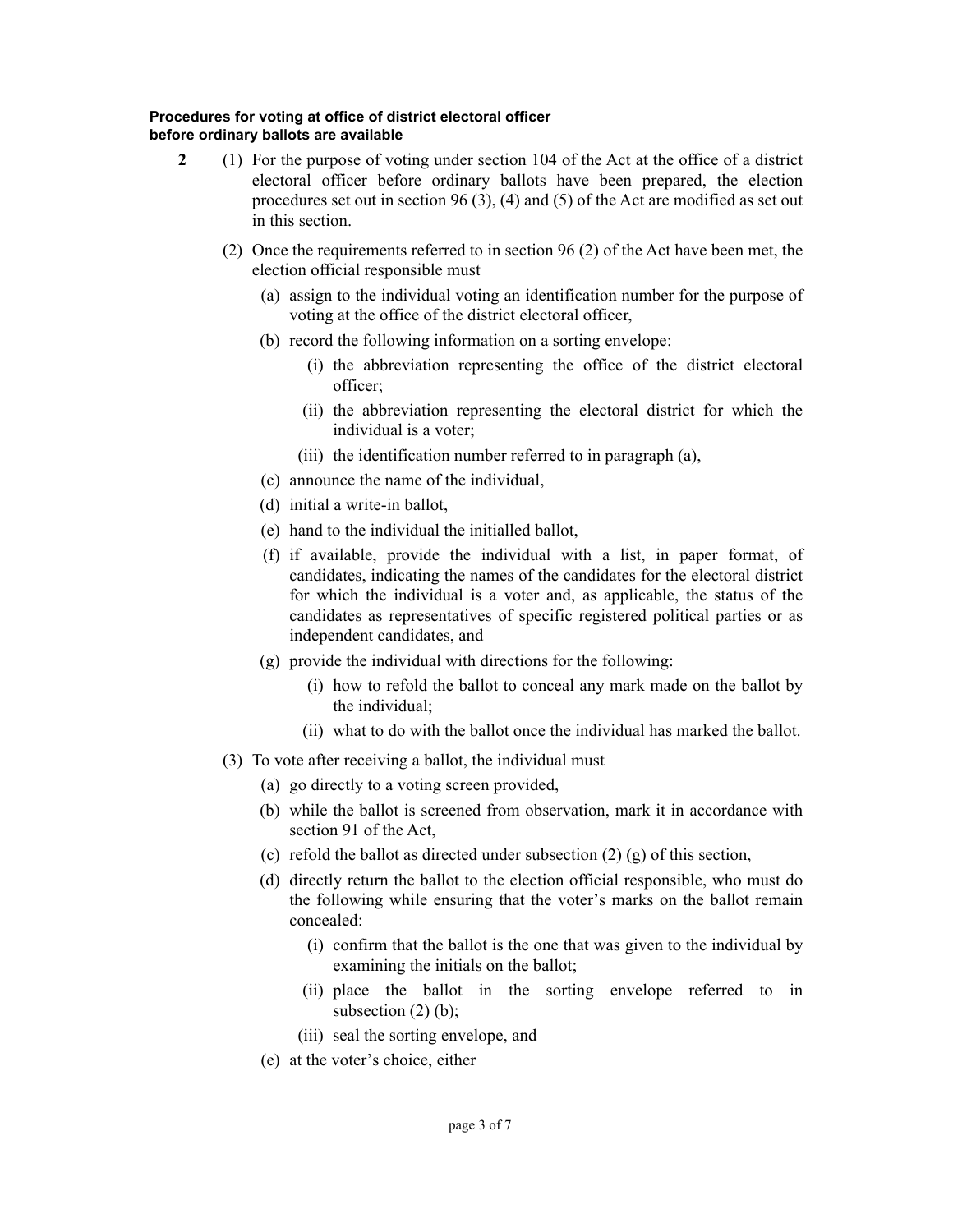- (i) accept the sorting envelope back and deposit it in the ballot box while observed by the election official, or
- (ii) observe the election official deposit the sorting envelope in the ballot box.

#### **Assisted telephone voting period**

- **3** (1) Voting using assisted telephone voting under section 108.01 of the Act must be available during the period
	- (a) beginning as soon as reasonably possible after the start of the closed period for registration under section 37 of the Act, and
	- (b) ending on final voting day, after the time set by section 75 (3) of the Act for the close of final voting, when the telephone voting officer 2 confirms that the ballot of the last individual in the telephone queue to vote has been marked.
	- (2) In order to vote using assisted telephone voting, an individual must be in the telephone queue to vote at least one hour before the time set by section 75 (3) of the Act for the close of final voting.
	- (3) Despite subsection (2), if an individual in the telephone queue is unintentionally disconnected from it, the individual may rejoin the telephone queue during the period
		- (a) that begins one hour before the time set by section 75 (3) of the Act for the close of final voting, and
		- (b) that ends at the time set by section 75 (3) of the Act for the close of final voting.

#### **Procedures for assisted telephone voting**

- **4** (1) For the purposes of section 108.01 of the Act, the election procedures to be used for assisted telephone voting are set out in this section.
	- (2) An individual may vote using assisted telephone voting by calling the Elections BC central telephone information service during its regular office hours.
	- (3) In order to vote using assisted telephone voting, the following requirements must be met:
		- (a) the telephone operator must confirm that the individual is registered as a voter;
		- (b) the telephone operator must assign to the individual a telephone voter number.
	- (4) Once the requirements referred to in subsection (3) have been met, the telephone operator must
		- (a) transfer the individual to the telephone queue to vote, and
		- (b) provide the telephone voting officer 1 with the telephone voter number assigned to the individual.
	- (5) Once the telephone voting officer 1 is available to assist the individual,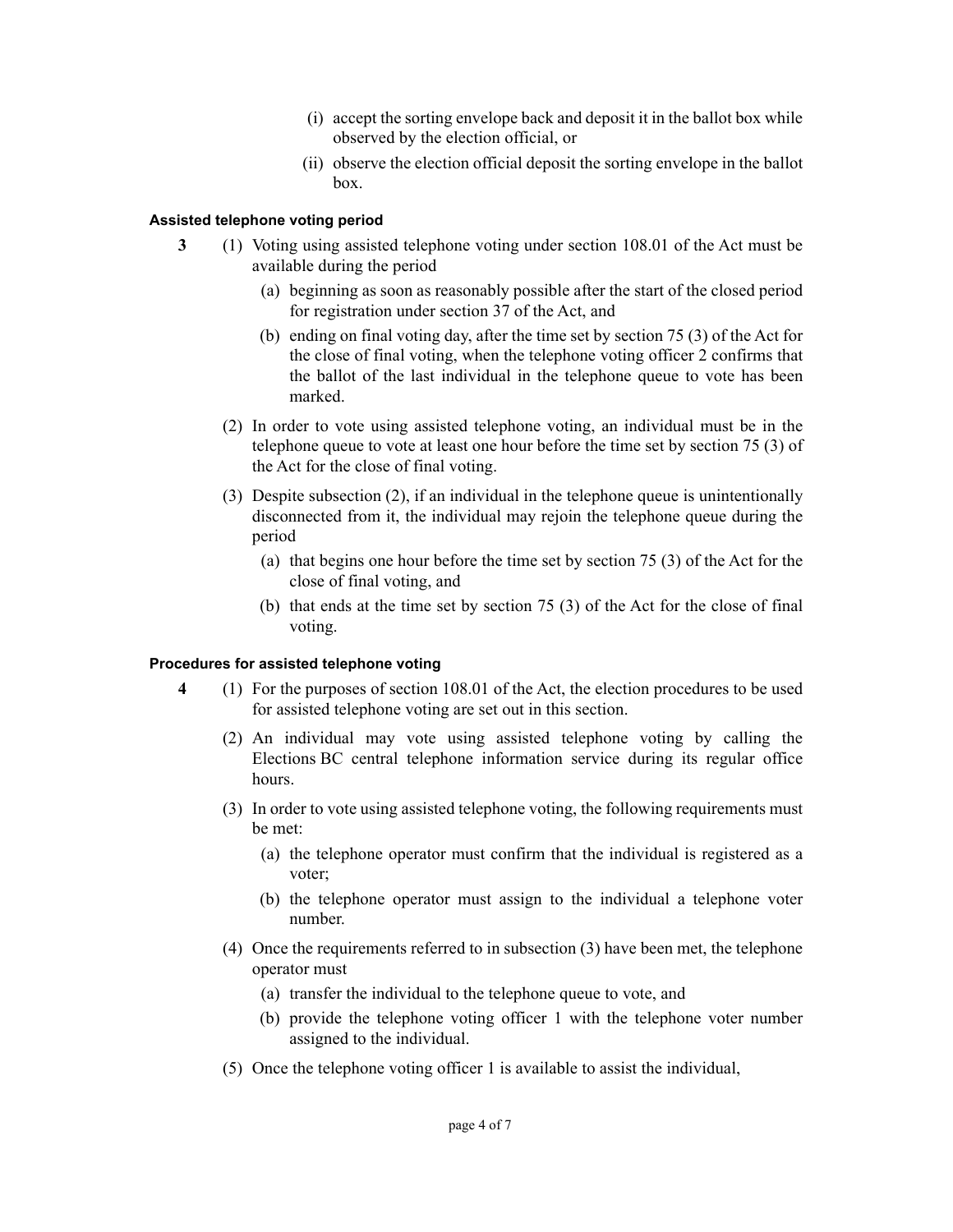- (a) the telephone voting officer 1 must transfer the individual from the telephone queue,
- (b) the individual must confirm that the individual is entitled to vote using assisted telephone voting, and
- (c) the individual must make an oral declaration to the telephone voting officer 1 that the individual is eligible to vote in the election.
- (6) The telephone voting officer 1 must read aloud to the individual the list of candidates, indicating the names of the candidates for the electoral district for which the individual is a voter and, as applicable, the status of the candidates as representatives of specific registered political parties or as independent candidates.
- (7) The individual must provide the telephone voting officer 1 with directions to make a mark on the ballot opposite the name of the candidate or the registered political party for whom the individual wishes to vote.
- (8) The telephone voting officer 1 must mark the ballot in accordance with the wishes of the voter.
- (9) The telephone voting officer 2 must confirm that the ballot has been marked in accordance with the wishes of the voter by reading aloud to the voter the name of the candidate or the registered political party that has been marked on the ballot.
- (10) The telephone voting officer 1 or telephone voting officer 2, while each is in the presence of the other, must
	- (a) place the ballot in a secrecy envelope,
	- (b) place the secrecy envelope in a certification envelope,
	- (c) record the individual's telephone voter number on the certification envelope,
	- (d) sign and seal the certification envelope, and
	- (e) deliver the certification envelope to the supervisory voting officer, who must oversee the completion of the following procedures by an election official:
		- (i) the individual's telephone voter number must be decoded to determine the identity of the individual;
		- (ii) a record must be made in the voting book that the individual has voted using assisted telephone voting;
		- (iii) the certification envelope must be deposited in the ballot box.

#### **Procedures for individuals needing assistance during assisted telephone voting**

- **5** (1) A voter may be assisted by another individual in using assisted telephone voting if the voter requires assistance for reasons including, but not limited to, the following:
	- (a) the voter requires the assistance of a translator to communicate with the election officials who are using the election procedures under section 4;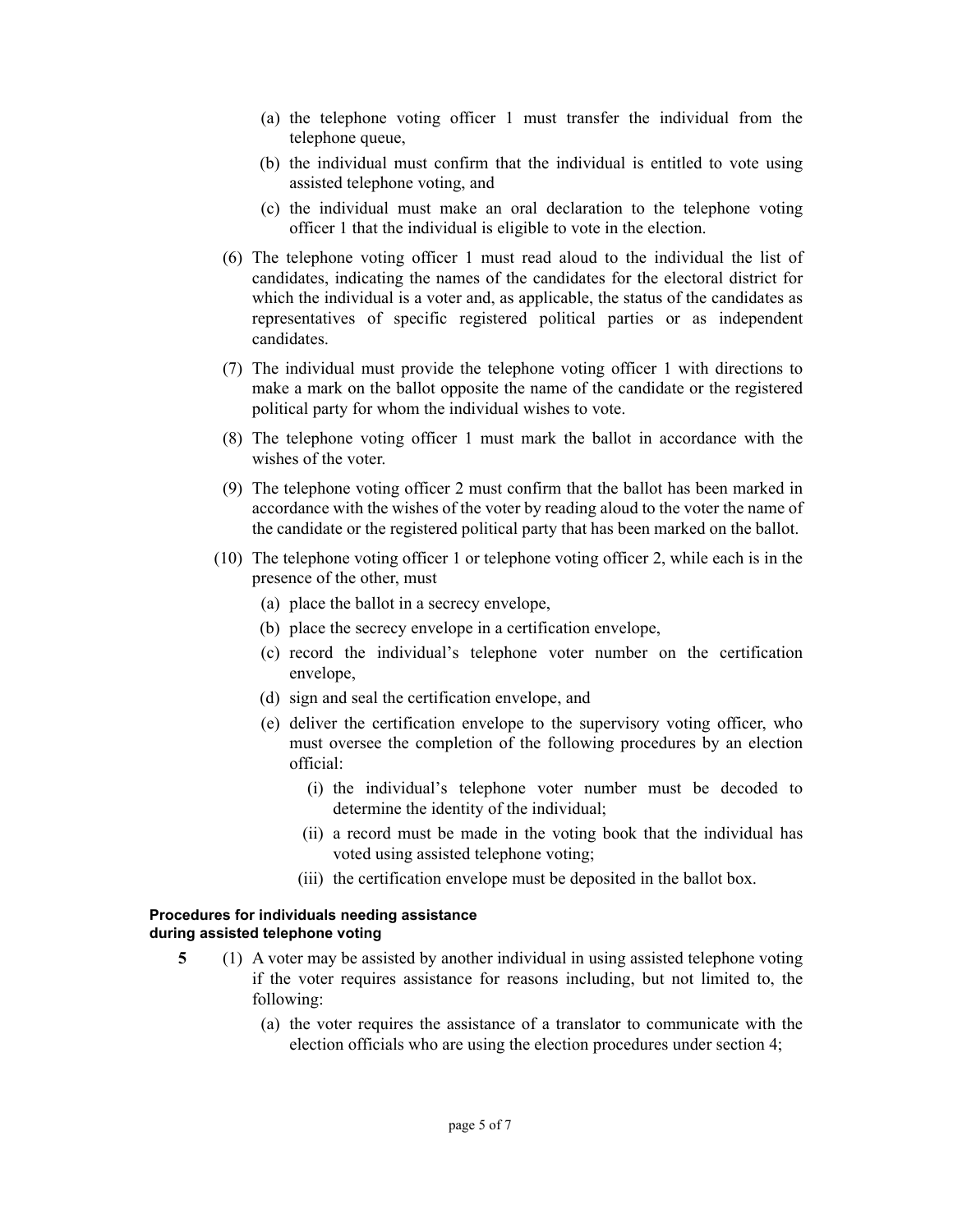- (b) the voter has an impairment that prevents the voter from hearing or speaking;
- (c) the voter has an impairment that prevents the voter from using telephone equipment without physical assistance.
- (2) An individual other than an election official must not assist more than one voter in using assisted telephone voting in an election.
- (3) As an exception to subsection (2), an individual may assist more than one member of the individual's family.
- (4) In order to assist a voter under this section, if the individual assisting is not an election official, the individual must
	- (a) provide the telephone operator with the following information:
		- (i) the individual's name, address and telephone number;
		- (ii) the individual's relationship to the voter, and
	- (b) make an oral declaration that
		- (i) the individual will preserve the secrecy of the ballot in accordance with section 90 of the Act,
		- (ii) the individual will provide directions respecting how to mark the ballot that accurately reflect the wishes of the voter,
		- (iii) the individual will refrain from attempting in any manner to influence the voter as to how the voter should vote, and
		- (iv) if assistance is needed because the voter needs a translator to understand the instructions for voting, the individual is able to make the translation and will do so to the best of the individual's abilities.
- (5) The telephone operator must make a record of information provided under subsection 4 (a) and an oral declaration made under subsection (4) (b).

### **Rules to maintain secrecy of ballot**

- **6** During assisted telephone voting under section 108.01 of the Act, the following rules apply:
	- (a) while using the election procedures set out in section  $4(3)$  of this regulation, the telephone operator must ensure that the telephone voting officer 1 and telephone voting officer 2 cannot hear or directly observe the telephone operator;
	- (b) while using the election procedures set out in section 4 (5) to (9) and (10) (a) to (c) of this regulation, the telephone voting officer 1 and telephone voting officer 2 must ensure that the telephone operator, the supervisory voting officer, and the election officials using the procedures set out in section 4 (10) (e) of this regulation cannot hear or directly observe them;